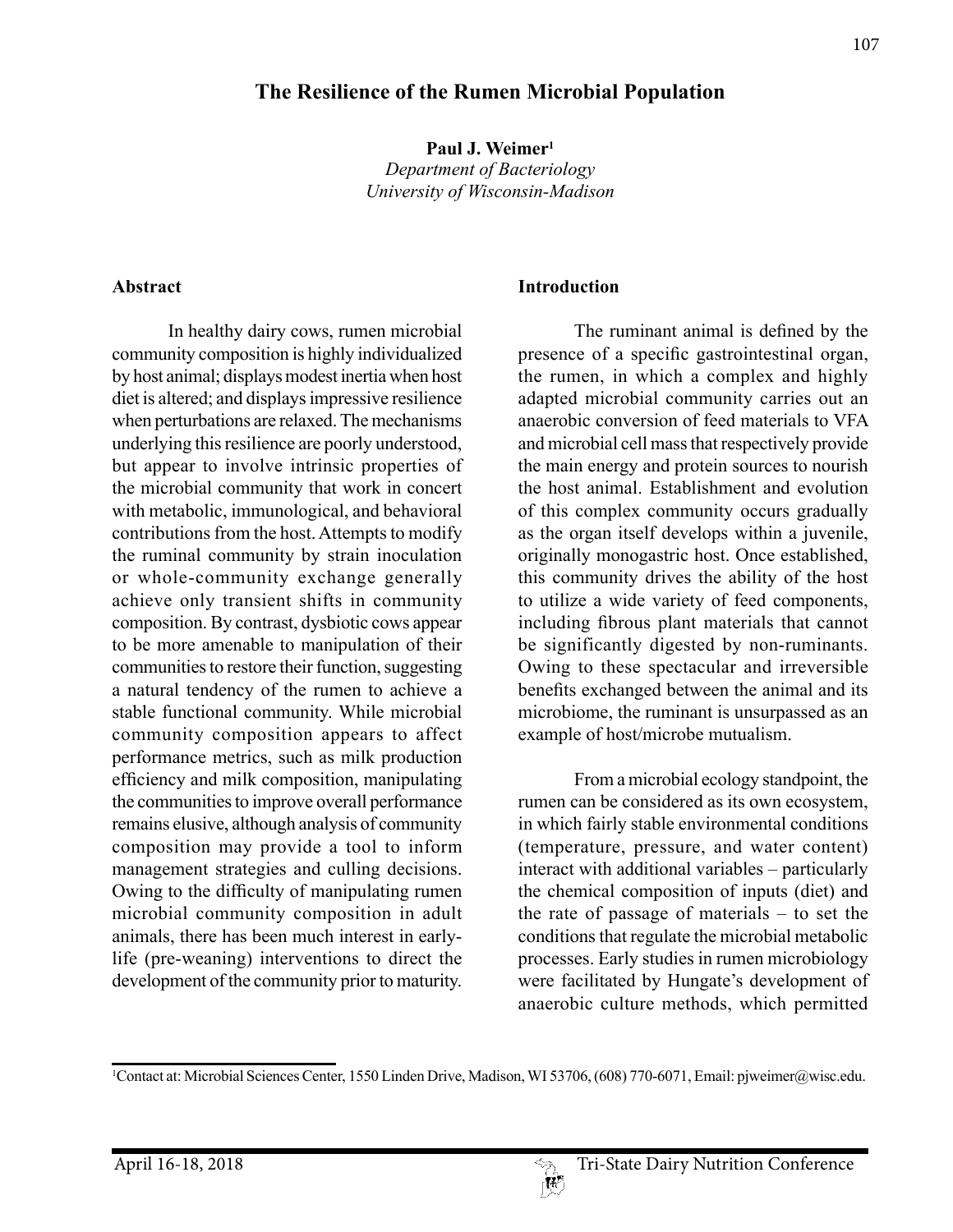isolation and characterization of a limited number of individual microbial species. These species could readily be isolated from almost all ruminants tested. And because, taken together, they appeared to encompass most of the substrate conversions known to occur in the rumen, it was long thought that the ruminal community was similar across all individual ruminants within a species, and even across multiple species within the ruminant order.

The development in the 1990s of more sophisticated, culture-independent methods for characterizing microbial communities revealed that all microbial communities in nature, including those of the rumen, were far more complex and diverse than were indicated by culture-dependent methods. We now know that, although the rumen contains a "core microbiome" (i.e., a collection of species that are present in most individual ruminants), there are a large number of other species present as well (Jami and Mizrahi, 2012; Henderson et al., 2015). Moreover, the abundance of individual microbial species – both core and non-core -- varies considerably both within and across individuals over time. Although much of the variation in community composition is driven by diet (some examples of which will be given below), there are substantial differences in community composition among animals fed the same diet. This has led to the concept of hostspecificity, i.e., microbiomes individualized to their specific host. This concept has recently been noted, with great fanfare, in the human gastro intestinal (**GI**) tract (Lozupone et al., 2012; Lynch and Pederson, 2015), but interestingly was first demonstrated in the rumen way back in the 1930s for protozoa (Kofoid and MacLennan, 1933), and in the 1990s for bacteria (Weimer, 1998), and only recently for methanogens (Zhou et al., 2012).

Central to the concept of host individuality is the notion that the microbial community is relatively stable when environmental conditions and inputs (e.g., feed composition) are stable, and displays some resistance to change when conditions are changed. In other words, the community would display the ecological property of *inertia* (Table 1; sometimes termed *resistance* [Allison and Martiny, 2008]). The inertia of the community would allow its composition to be maintained within a reasonable range, even as the community undergoes some changes in its composition over time (i.e., during a feeding cycle, or across months). Moreover, host individuality would also imply that the community, once perturbed (for example, by a substantial change in diet), would be able to re-stabilize itself once the perturbation was removed. In other words, the community would display the ecological property of *resilience*  (Table 1). We can employ a simple metaphor to characterize these properties: If the microbial community can be regarded as a rubber band, inertia describes the deformation of the band. How far can it be stretched, and how far does it stretch for a particular input of effort? By contrast, resilience describes the relaxation of the band. Once the stress is removed, does the band return to its original conformation (i.e., display *elasticity* [Table 1]), and how rapidly does the return occur? We will consider these two properties in turn.

## **Relevant Properties of Microbial Communities**

### *Inertia*

Diet appears to be the major force that overcomes the natural inertia of the rumen microbial community (Henderson et al., 2015). Numerous studies have shown that, within individual animals, changing the diet results in changes in prokaryotic (bacterial and archaeal)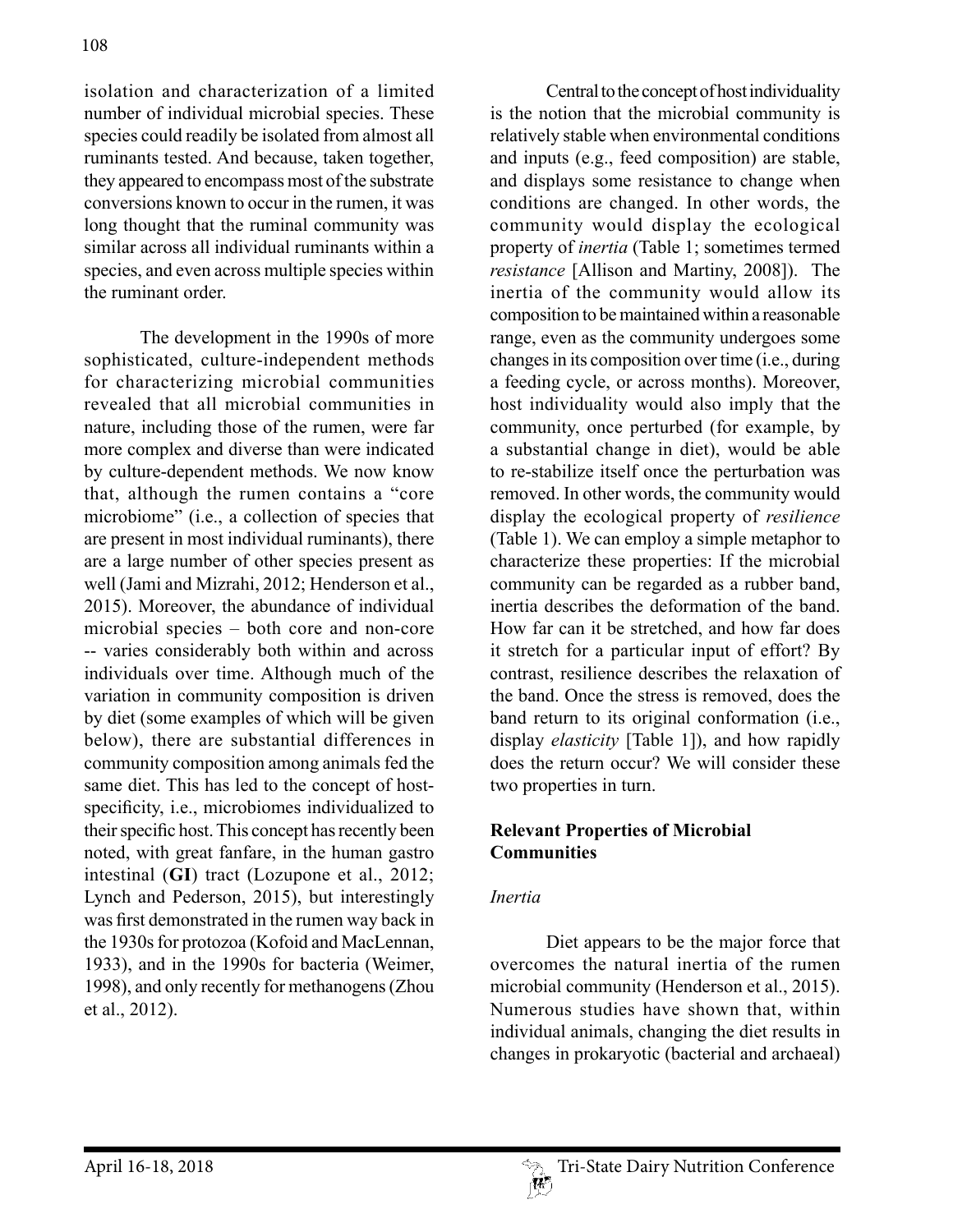communities; changes are much less detectable in the protozoal communities (deMenezes et al., 2011). In fact, diet-induced changes in prokaryotic community composition appear to be much stronger, and occur much more rapidly, in ruminants than in humans, whose bacterial communities generally fall into one of three "enterotypes", within which diet-induced differences are "small compared to baseline interpersonal variations" (Lozupone et al., 2012).

In ruminants, changes in microbial community composition might be expected during the course of the feeding cycle, owing to the different rates of utilization of different feed components, which would lead to timedependent changes in the composition of the remaining, undegraded feed. In fact, bacterial community composition (**BCC**) was shown to change both within and across feeding cycles in cows fed the same TMR at 12 h intervals (Welkie et al., 2010). Interestingly, BCC returned to a different end-point at the end of each of 4 successive feeding cycles, suggesting that BCC is actually in a continual state of flux (i.e., is not completely elastic). Nevertheless, several studies with cows fed once-daily have shown that BCC measured in individual cows at the same time after feeding over the last 3 days of a 28-day experimental period showed much greater similarity to one another than to the BCC of other cows on the same diet and that displayed similar production metrics.

One interesting aspect of dietary effects is that even a modest change in diet can have a major effect on specific taxa. For example, Mohammed et al. (2014) used automated ribososomal intergenic spacer analysis (**ARISA**) and next-generation sequencing (**NGS**) to characterize the bacterial community in heifers that were either grazed fresh orchardgrass pasture (**OP**) for 3 consecutive 28-day periods,

or were alternated from OP to orchardgrass hay (**OH**) and then returned to OP over successive 28-day periods. Heifers whose diets were switched to OH showed significant decreases in the relative population size of genus *Butyrivibrio*  (one of the most abundant genera in the rumen) along with a decrease in the molar proportion of ruminal butyrate and an increase in the molar proportion of ruminal acetate. Such changes may have resulted from OH's lower level of watersoluble carbohydrates, a preferred substrate for *Butyrivibrio*. Both the molar proportion of butyrate and the relative abundance of *Butyrivibrio* returned to their previous levels when the heifers were returned to OP, providing an indication of the elasticity of this particular genus within the rumen bacterial community.

One of the more interesting principles that has emerged from theoretical studies in microbial ecology relates to the effects of positive and negative interactions among community members on community stability. Surprisingly, while cooperative interactions among species can improve overall efficiency of the community, they tend to destabilize rather than stabilize communities (Coyte et al., 2015). Consequently, interspecific competition actually makes the community more stable, i.e., display greater inertia, and the effects of this competition become more important as community diversity increases. This conclusion is a bit counterintuitive, as it goes against our general notion that one of the hallmarks of the ruminal community is its complex network of cooperative interactions (such as interspecies hydrogen transfer and cross-feeding of nutrients among different metabolic classes of microbes). However, when one considers the large number of closely-related species within the rumen, which presumably have substantial overlap of function, it is likely that competition for substrate is intense, whether it be for colonizable surfaces of feed particles, or soluble substrates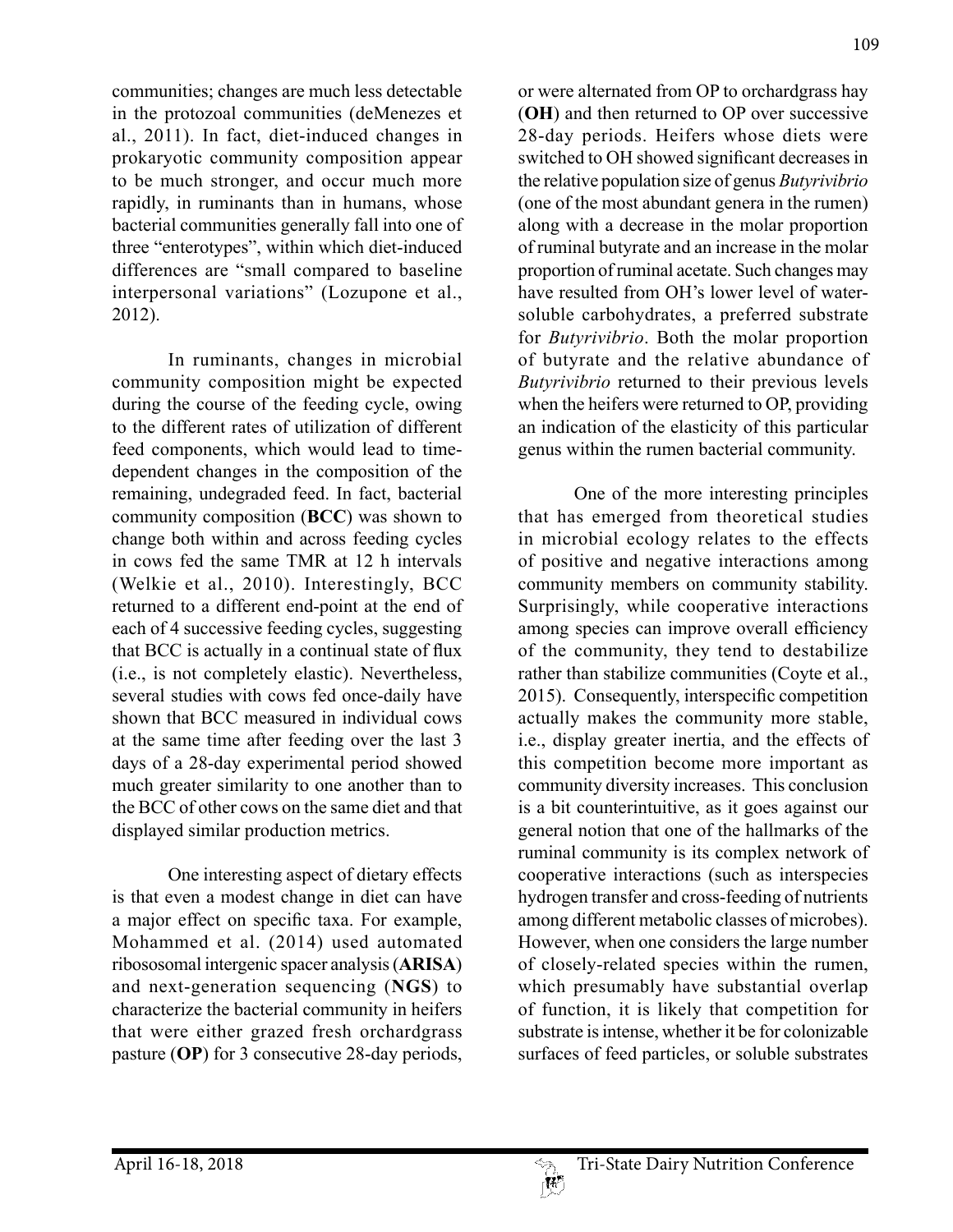present at concentrations similar to those of the transport coefficients of microbes that use these substrates.

What forces, then, drive resilience of the ruminal community? In the case of a dietary shift followed by return to the original diet, competition is likely a major driver. If competition was the dominant interaction on the original diet, new competitive interactions would result from a change in the availability of a new group of substrates, and a return to the original diet should again favor the original competitions that led to the establishment of the original community.

## *Resilience*

The resilience of the rumen microbial community is further (and more dramatically) demonstrated by ruminal contents exchange experiments. Near-total  $(\sim)5\%$  exchange of ruminal contents between multiparous ruminally cannulated Holstein cows resulted in gradual return, over the course of several weeks, to a community composition similar to that in the recipient host, even though the donor inoculum was derived from a cow fed the adjacent diet and subjected to the same environmental conditions (i.e., housed in an adjacent tie stall; Weimer et al., 2010a; Weimer et al., 2017). Perhaps more surprising is the observation that differences in ruminal chemistry between donor and recipient cows were overcome in the recipient within a day of the contents exchange, suggesting that the cow has substantial control over her own ruminal chemistry, whether it be by controlling the rate of VFA absorption, rate of passage, or the volume and composition of salivary buffers. In some exchange experiments, the differences in ruminal chemistry may strongly influence microbial community composition, and thus partially explain community resilience. However, community resilience has also been

demonstrated in exchange experiments between cows that had similar ruminal chemistries (Weimer et al., 2017).

While resilience has been demonstrated experimentally, the underlying mechanisms have received little study. Presumably resilience is determined by the strengths of the interactions (positive and negative) among the different community members, and the degree to which the individual animal has strengthened its mutualism with its own community. While we may speculate on these various determinants of resilience (Table 2), at present we have little knowledge as to their relative contribution.

One would expect that in these exchange experiments, the donor community would also be highly competitive (because it had developed on the same diet, albeit in another host). But this new community is eventually displaced by the recipient's original community, which suggests that the primary determinant of community composition is the interactions between the host and her individualized host community. The likely complexity of these interactions may explain why a return to the original community composition following contents exchange is slower than the shift in community composition following dietary change without further addition of exogenous microbes.

# **Impacts of Host Individuality and Resilience on Dairy Production Traits**

Where does resilience fit into the general concepts of how microbial communities behave? In what way does resilience of the community affect how we should be feeding cows? And how does it affect our ability to manipulate the ruminal community to improve animal performance?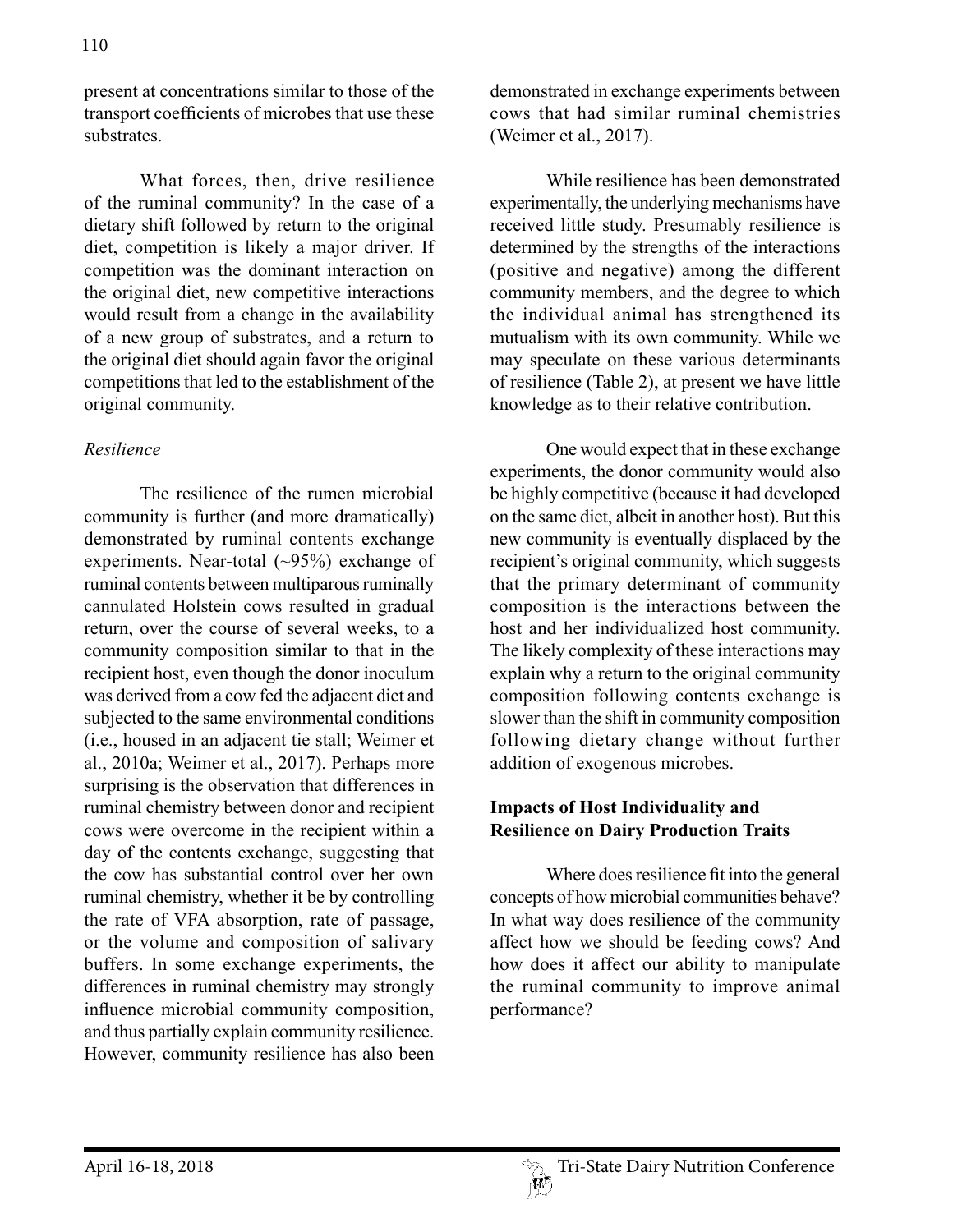The resilience of the rumen community appears to substantially exceed that of most other microbial habitats. Soil communities appear to recover only slowly from perturbation (Allison and Martiny, 2008) and anaerobic digesters are often subject to failure upon drastic changes in the type and rate of substrate loading (Chen et al., 2008). The ruminal community does not experience such failures, and as a result, our focus can shift to a more practical issue - how community composition might affect, or even improve, animal performance. Resilience remains an important aspect of this relationship because conditions that perturb the community may affect performance, and recovery of performance may require re-establishment of the pre-disturbance community.

# *Feed efficiency*

In beef cattle production, measurement of feed efficiency in the feedlot is relatively simple, owing to the continuous increase in weight over the grow-out period. Feed efficiency can be expressed as average daily gain per unit of DM intake. This can be a bit misleading because it does not necessarily reflect the variation in metabolic efficiency of different animals due to the effect of maintenance requirements, which varies with BW. An alternative way of expressing feed efficiency is residual feed intake (**RFI**), which is the difference between the amount of feed required to produce one unit of output in an individual animal versus that predicted from regression data obtained from a cohort of animals of the same age, fed the same diet, and housed under the same conditions (Koch et al., 1963). By this measure, steers with a positive RFI require more feed to produce the same weight gain (i.e., are less efficient), while those with a negative RFI require less feed to produce the same weight gain (i.e., are more efficient). The advantage of RFI is that it allows direct comparison of animals at the same level of

production. Five major physiological processes have been suggested to account for the variation in RFI among steers, 2 of which (digestibility and heat increment plus fermentation) have been suggested to account in aggregate for about 19% of the variation (Herd and Arthur, 2009).

In dairy cows, feed efficiency is more complicated because the output variable (energy corrected milk, **ECM**) is affected by the metabolic demands of pregnancy and by changes in body composition, particularly in the periparturient period. As a result, RFI changes continuously over the lactation cycle. Thus, when comparing feed efficiency among cows, it is important to obtain measurements at the same stage of lactation, preferably within the same range of days in milk (**DIM**). In contrast to beef cattle, there are no studies that have explicitly partitioned the relative contribution of different physiological processes to feed efficiency in dairy cows.

A key measure of feed efficiency in dairy cows, namely milk production efficiency (**MPE**, expressed as ECM/DMI) varies substantially among animals on the same diet at the same stage of lactation. RFI, which can also be used as a surrogate for feed efficiency in cows, is considered to be moderately heritable, although heritability (h<sup>2</sup>) values have varied widely among studies (Connor, 2015). However, within cohorts of cows under the same management conditions, a substantial portion of the variation in RFI is not explained by genetics. Is some of this variation explained by inter-animal differences in their ruminal microbiomes? Two studies (Jami et al., 2014; Jewell et al., 2015) have shown that groups of cows divergent in MPE (as assessed by RFI) have different microbial communities. Substantial differences have been noted in the relative abundance of individual bacterial species ("operational taxonomic units", or **OTU**, in microbial ecology parlance) between

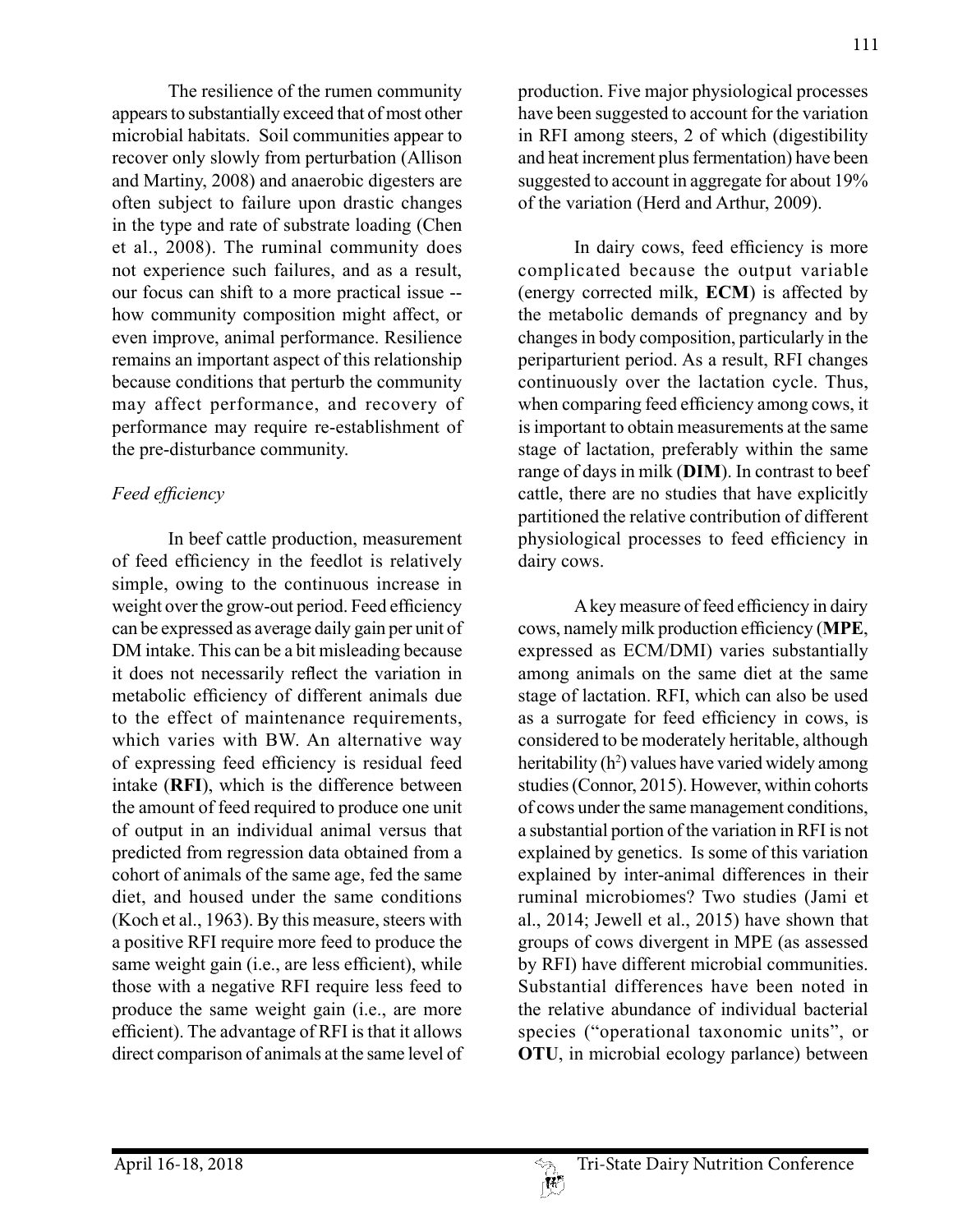high- and low-efficiency cows. Shabat et al. (2016) have further shown that the rumen fluid of cows of higher MPE contain a higher molar proportion of propionate, and elevated levels of 2 specific species, *Megasphaera elsdenii*  and *Coprococcus catus* (assessed by not only conventional 16S rRNA sequencing, but also a metagenomics analysis). However, both taxa represented only a tiny fraction of the bacterial community  $(0.01\%)$ , casting some doubt on how they could have an outsized effect on the performance of the whole community. Further research aimed at establishing the potential relationships are clearly warranted.

In order to determine if microbial communities directly determine differences in MPE (rather than merely being associated with differences in MPE), we performed neartotal exchange of ruminal contents between pairs of ruminally cannulated cows [using 3 pairs identified in the Jewell et al. (2015) study] that differed in DMI at the same level of ECM (Weimer et al., 2017). Detecting patterns of change in MPE following exchange was complicated by the general difficulty of accurately measuring MPE over short time periods, and by the fact that the cows were in different stages of lactation at the time of the contents exchange. Nevertheless, we did observe short-term trends in MPE following the exchange. For all 3 of the low-efficiency (**LE**) cows, MPE increased upon receipt of the ruminal contents of the high efficiency (**HE**) cows, and for 2 of the 3 HE cows, MPE decreased to a greater extent following receipt of the contents from the LE cows. Surprisingly, the other HE cow displayed an increase in MPE following receipt of the contents from her LE pair-mate. The effects on MPE were transient, however: by day 10 post- exchange, all the cows displayed MPE consistent with that expected had the exchange not taken place. Examination of BCC using next-generation sequencing revealed

that the BCC resembled that of the donor cow at the time of the exchange, but within  $\sim$ 10 days had returned toward that of the donor cow. This provides a further confirmation of community resilience, as well as more direct evidence of a microbial influence on MPE. However, it also points out that some cows may not have fully optimized their community composition, which may be amenable to manipulation.

The rumen microbial community has a high degree of species diversity, and as noted above, there is evidence from modeling studies that diversity has an unexpected destabilizing effect on the community. Diversity also seems have a relationship with milk production efficiency. Both Shabat et al. (2016) and Weimer et al. (2017) have observed that species diversity is lower in cows that have a higher milk production efficiency. It can be argued that the high-efficiency communities are more "refined", i.e., are less encumbered by low-abundance species that do not effectively contribute to the metabolic or energetic efficiency of the ruminal fermentation.

# *Milk composition*

Milk composition, particularly the percentages of fat, protein and lactose, are major determinants of not only milk's nutritional value, but also the price paid to producers. In most of the US, fat is the most valuable component. Fat levels below 3.2% in Holstein cows provide a common definition of milk fat depression (**MFD**), a costly condition that is often induced by certain dietary combinations. The primary mechanism for MFD is the ruminal accumulation, and translocation to the mammary gland, of certain unsaturated fatty acids, particularly *trans*-10, *cis*-12 linoleic acid, a potent repressor of mik fat synthesis. Because ruminal microbes are known to participate in isomerization and biohydrogenation of these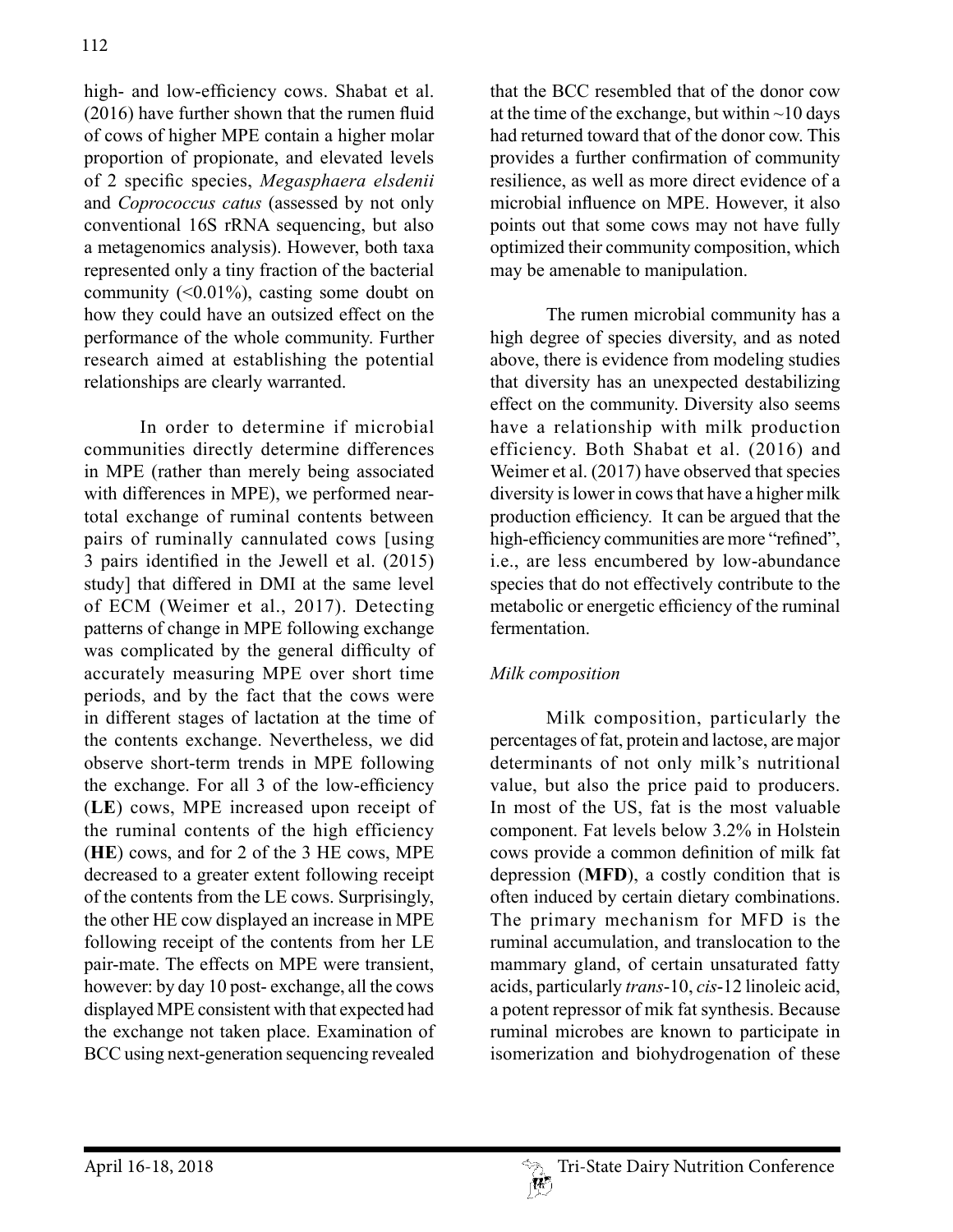long-chain unsaturated acids, their involvement in MFD has long been suspected, but the role of specific taxa has remained elusive.

One intriguing aspect of MFD is that the fat test response to a given diet varies markedly among individual cows (Weimer et al., 2010b). When switched across TMR that contained corn oil but varied in the rate of starch fermentability and the presence of monensin, some cows showed no change in milk fat levels. Others showed MFD immediately upon substitution by the rapidly fermenting starch, while others displayed MFD only when the diet was further altered by inclusion of monensin. Moreover, after withdrawal of the monensin, some cows regained milk fat, while others remained fat depressed for several months. Examination of the bacterial communities using ARISA revealed shifts in BCC that were consistent with the fat test response: non-responding cows showed only slight shifts in BCC. Cows whose MFD was reversible showed a partial return of BCC to the pre-MFD community, while cows whose fat test remained low had BCC that were far removed from those of the original, pre-MFD BCC. Overall, the results indicate that cows vary in their resilience, or at least in the rate at which they recovered their milk fat production, and the rate at which their bacterial community ultimately returns the composition of the original, pre-disturbed community.

Recovery from diet-induced MFD has been investigated in more detail by Rico et al. (2014; 2015). Inoculation of MFD cows with ruminal contents from non-MFD cows did not improve overall fat yield, but did slightly accelerate recovery of de novo FA synthesis and normal ruminal FA biohydrogenation (Rico et al., 2014). In addition, recovery was accompanied by rapid changes (over a few days) in the relative abundance of particular taxa, in most cases to resemble their abundances prior to MFD induction (Rico et al., 2015).

#### **What About Sick Cows?**

Up to now, we have noted and documented the resilience of the ruminal community in healthy adult cows fed conventional diets. What about "dysbiotic" cows whose ruminal community has been compromised by illness (for example, metabolic disorders or a nutritional toxicosis) to the point that its function has been impaired? Can such cows restore their ruminal community composition on their own, or can producers or veterinarians assist in the restorative process?

In fact, the process of "transfaunation" (i.e., direct ruminal contents transfer from a healthy donor cow to a dysbiotic recipient) is widely practiced, and this topic has been recently reviewed (De Peters and George, 2014). Transfer of 8 to 16 L of rumen fluid from healthy cows on diets similar to that of the recipient sick animal has been recommended, although success may also hinge on prior partial removal, via stomach tube, of as much dysbiotic digesta as possible. This practice finds analogy to the currently faddish fecal microbiota transplants carried out to correct chronic intestinal dysbiosis in human subjects (Grehan et al., 2010). As pointed out by De Peters and George (2014), practical development of transfaunation methods in ruminants has outpaced our understanding of the mechanisms underlying its success. Clearly, transfaunation provides mechanical stimulation to a static (atonic) rumen, along with VFA and other nutrients to the dysbiotic host (which typically has gone off of feed and is thus likely to be metabolically stressed). Nevertheless, we can speculate on the nature of the transfaunation process from the standpoint of microbial ecology: the dysbiotic state is likely maintained by an unstable collection of ruminal microbes that interact ineffectively, resulting in poor metabolism of (and energy harvest from) feeds, and in ancillary disruptions

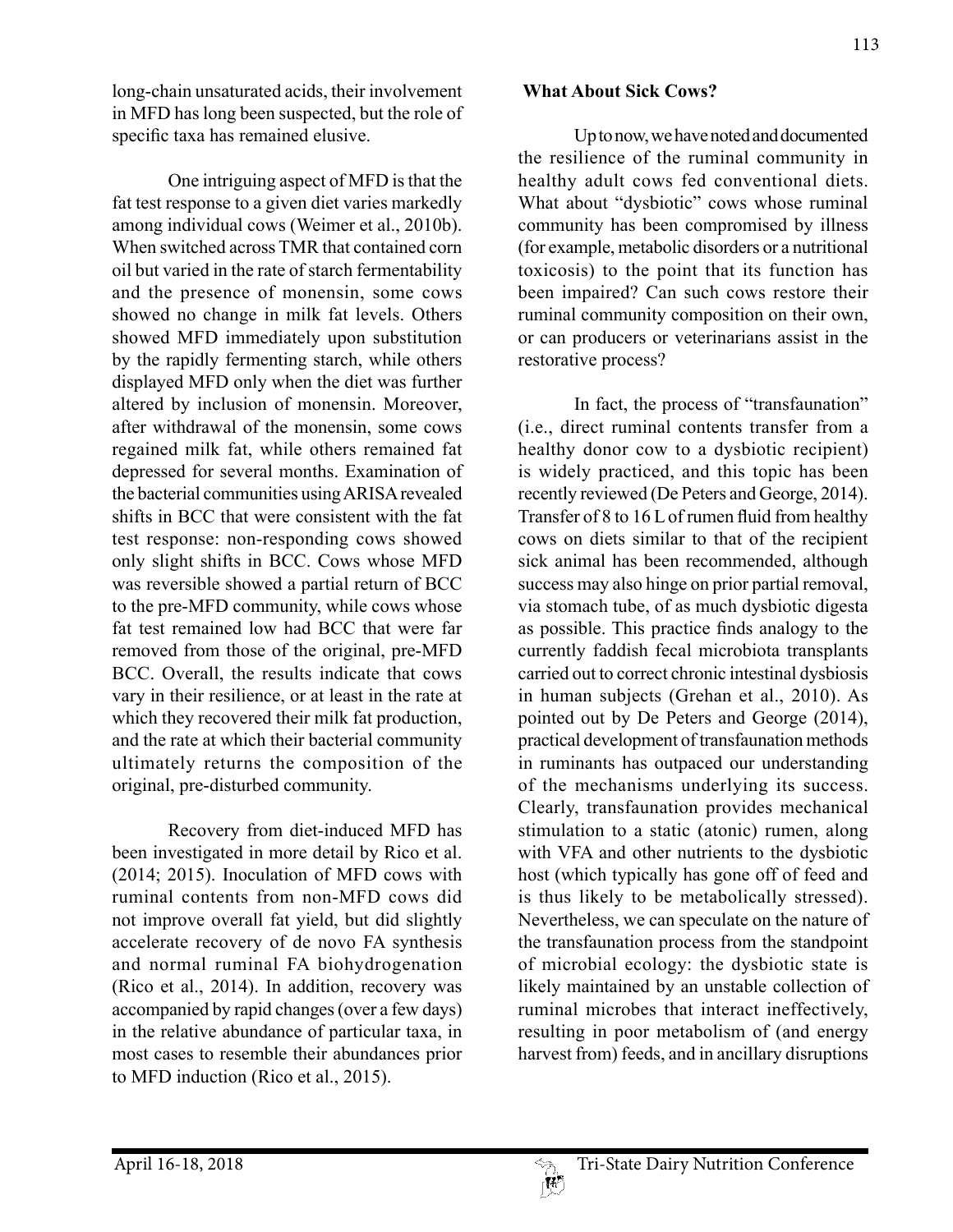in host-microbe interactions (e.g., interkingdom signaling). This community can be supplanted, via transfaunation, by a more highly functional community whose members interact more effectively with each other (either by competition or cooperation) and with the host, and which may obtain a higher yield of energy (and thus faster and more complete microbial growth), with an eventual re-stabilization of host-microbe interactions.

# **Applying the Lessons of Host Individuality and Community Resilience to Ruminant Production**

## *Implications for animal science research*

The resilience of the ruminal community provides a lens through which both producers and consumers of animal science research can formulate and interpret animal feeding studies. Historically, feeding studies have been conducted with a view that adaptation of the rumen microbial community occurs by the time production and microbiological data are collected near the end of each time period within an experiment -- typically 14 to 8 days – but the time periods selected have been based more on personal preference than on systematic analysis. We have observed that BCC stabilizes within the last few days of 28-day periods when dietary changes across period were modest (Weimer et al., 2010b). More recent studies (Machado et al., 2016) have revealed that in beef steers subjected to a switch from sugarcane to corn silage, adaptation of BCC at the phylum level, at least in the liquid phase of ruminal contents, was quite rapid (mean =  $7.2$  days, range =  $3$ to 9 days). Although finer-scale taxonomic measurements were not made in that study, it appears that the adaptation period of the community may generally be more rapid than previously suspected. Shorter experimental periods can greatly reduce the overall costs of dairy trails and would allow experiments to be conducted over a narrower time range, thereby minimizing effects of stage of lactation.

A second consideration involves the common use of Latin squares for nutritional studies. Such designs are prized for their compactness (low animal numbers) and their statistical power, but they may not be appropriate for all studies. If a subset of cows within a study have microbial communities that display particularly strong inertia or poor resiliency, they could skew the results because their communities have not stablilized by the time the next dietary treatment is appliled.

# *Modifying or redirecting microbial community composition*

The potential of altering microbial community function through manipulation of its composition has long fascinated both animal scientists and rumen microbiologists. Several successes have been achieved in establishing inoculated strains (usually by direct dosing) to overcome nutritional toxicoses, such as poisoning by mimosine (Jones and Megarrity, 1986) or fluoroacetate (Gregg et al., 1998). By contrast, numerous attempts to improve fiber digestion or to decrease losses of feed to methane or ammonia, via inoculation of bacterial monocultures, have almost always resulted in failure, going all the way back the seminal work of Varel et al. (1995). Success appears to require the availability of an open niche that the inoculated strain can fill (Weimer, 1998). Ruminal contents exchange experiments (detailed above) have also resulted in only transient shifts in microbial community composition, apparently due to the lack of selective pressure to overcome a wellestablished indigenous community in mature host animals. This has led to proposals that early interventions (i.e., inoculating calves prior to weaning, or even at birth) may provide a means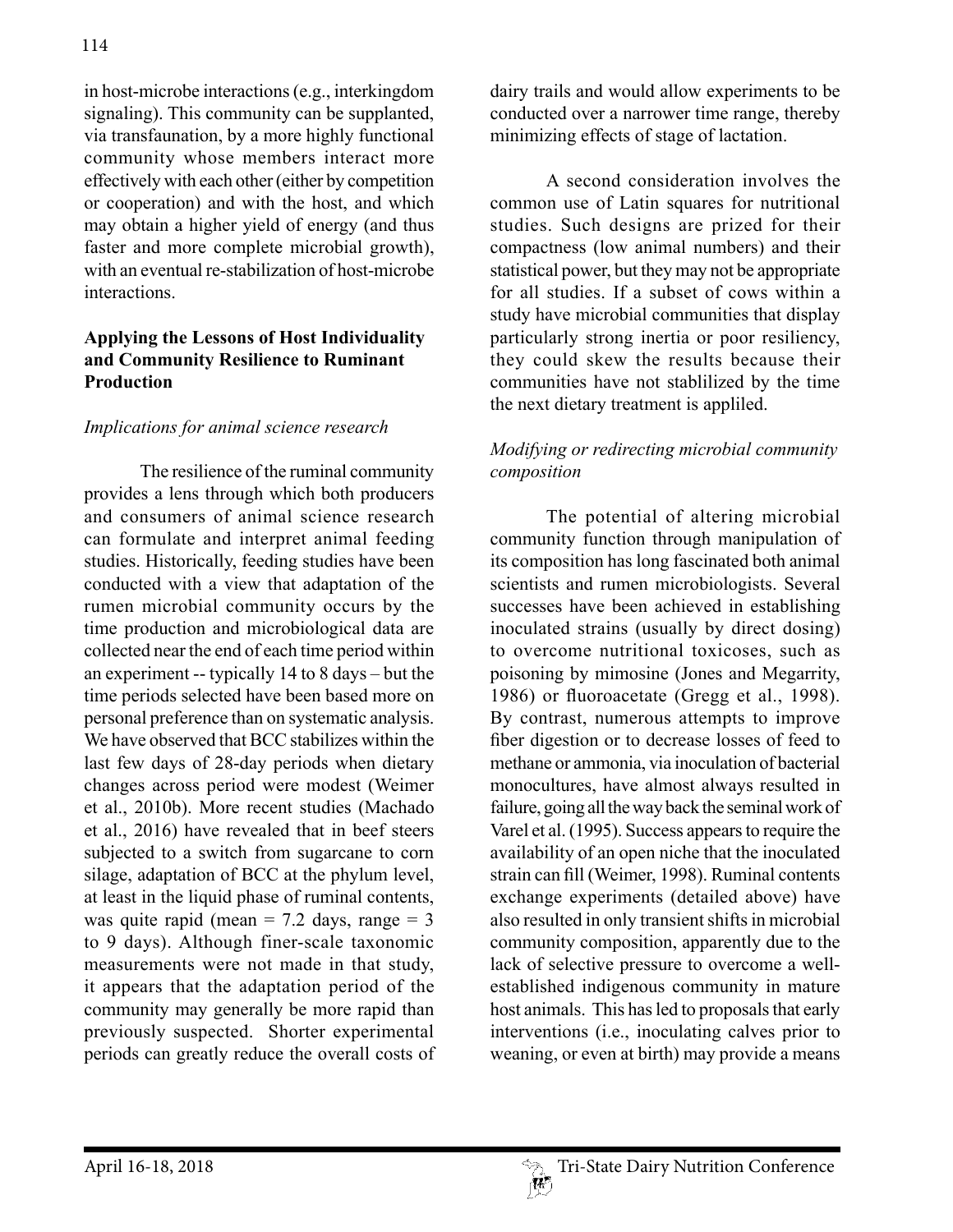of imprinting or directing the development of a unique and more functional community at maturity. These concepts, well-described by Yáñez-Ruiz et al. (2015), may hold some promise, but overcoming community inertia and resilience under any circumstance is not likely to be easy or straightforward (Figure 1).

## *Exploiting inter-animal variation in rumen microbial composition*

Absent a clear pathway to overcoming rumen microbial community resilience to improve production, can we find a way to work variation in MCC among animals to our advantage? One strategy worth considering is using analysis of MCC as a tool to screen cows for predicted performance. Traits such as MPE are difficult to quantify, even under intensive testing (high-precision measurements over substantial time periods in tie stalls). If robust associations can be established between MPE (or the susceptibility to disorders, such as MFD or ruminal acidosis) and the abundance of specific taxa in easily collected samples (e.g., buccal swabs, Tapio et al., 2016), it would be possible to screen large numbers of animals and perhaps enable decisions of culling or group feeding that could improve overall productivity of a herd.

# *The relationship between resilience and functional redundancy*

While rumen microbial community composition and its dynamics have received substantial attention of late, their importance must be kept in perspective. The community contains over a thousand OTU (a proxy for species), and their relative proportions vary greatly among cows. Yet, as pointed out by Taxis et al. (2015), the communities in different cows each work to convert a great variety of feeds to a remarkably similar suite of fermentation products that nourish the host. This is likely

due to the fact that there exists a relatively small number of "degradation points" (substrates and hydrolysable linkages in biopolymers) and a commonality of catabolic pathways that can be distributed among this large number of species (Weimer, 2015). Few studies have examined resilience at both the microbial community and metabolic functional level, but it appears that the two largely run in parallel (Machado et al, 2015).

## **Conclusions**

Evidence is accumulating that important dairy production metrics, such as milk production efficiency and milk composition, are associated with specific microbial taxa, and thus might be of interest as targets for community composition manipulation. However, healthy adult dairy cows display considerable individuality in the species composition of their rumen microbiota, and these communities display strong resilience upon perturbation. This will make difficult any directed manipulation of community composition, except in cases where open niches are available for colonization. Nevertheless, basic studies of the mechanisms underlying resilience may yield strategies for future modification of these communities (e.g., interventions conducted prior to weaning). Additionally, community composition analysis may inform decisions on herd management, such as group feeding or culling. To guide further advances, it is important that community composition not be viewed in isolation but must be tied to community function and an appreciation for functional redundancy of the community.

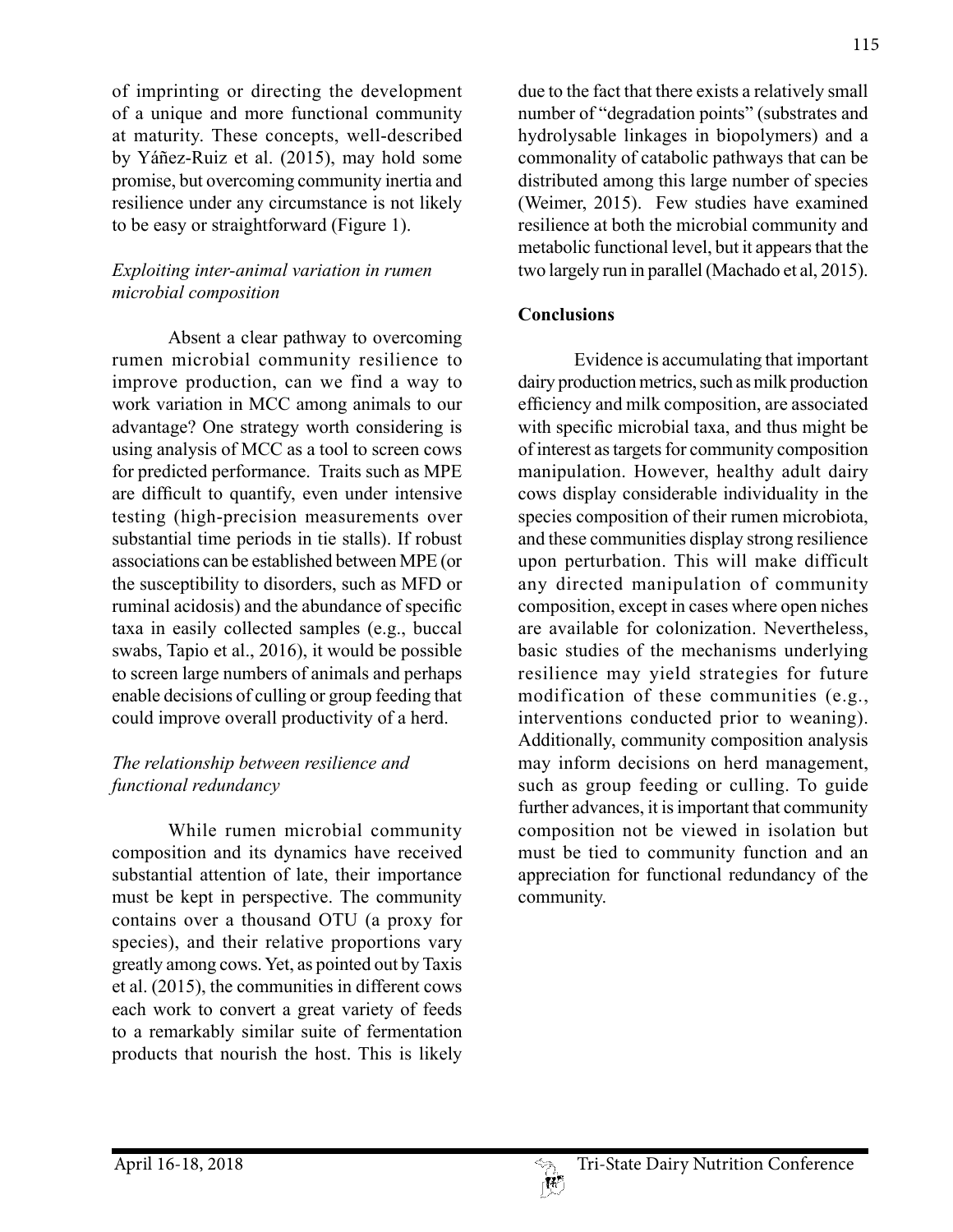# **References**

Allison, S.D, and J.B.H. Martiny. 2008. Resistance, resilience, and redundancy in microbial communities. Proc. Natl. Acad. Sci. USA 105:11512-11519. Doi: 10.1073/ pnas.0801925105.

Chen, Y., J.J. Chen, and K.S. Creamer. 2008. Inhibition of anaerobic digestion process. Biores. Technol. 99:4044-4064. Doi.: 10:1016/ jbiortech.2007.01.057.

Connor, E.E. 2015. Invited review: Improving feed efficiency in dairy production: Challenges and possibilities. Animal 9:395-408. Doi:10.1017/S1751731114002997.

Coyte, K.Z., J. Schluter, and K.R. Foster. 2015. The ecology of the microbiome: Networks, competition, and stability. Science 350:663-666. Doi:10.1126/science.aad2602.

deMenezes, A.B., E. Lewis, M. O'Donovan, B.F. O'Neill, N. Clipson, and E.M. Doyle. 2011. Microbiome analysis of dairy cows fed pasture or total mixed ration diets. FEMS Microbiol. Ecol. 78:256–265. Doi:10.1111/ j.1574-6941.2011.01151.x

De Peters, E.J., and L.W. George. 2014. Rumen transfaunation. Immunol. Lett. 162: 69-76.

Gregg, K., B. Hamdorf, K. Henderson, J. Kopecny, and C. Wong. 1998. Genetically modified ruminal bacteria protect sheep from fluoroacetate poisoning. Appl. Environ. Microbiol. 64:3496-3498.

Grehan, M.J., T.J. Borody, S.M. Leis, J. Campbell, H. Mitchell, and A. Wettstein. 2010. Durable alteration of the colonic microbiota by the administration of donor fecal flora. J. Clin. Gastroenterol. 44:551-561.

Henderson, G., F. Cox, S. Ganesh, A. Jonker, W. Young, Global Rumen Census Collaborators, and P.H. Janssen. 2015. Rumen microbial community composition varies with diet and host, but a core microbiome is found across a wide geographical range. Sci. Reports 5:14567. Doi: 10.1038/srep14567

Herd, R.M., and P.F. Arthur. 2009. Physiological basis of residual feed intake. J. Anim.Sci. 87(E. Suppl.):E64-E71. doi:10.2527/jas.2008-1345 Jami, E., and I. Mizrahi. 2012. Similarity of the ruminal bacteria across individual lactating cows. Anaerobe 18:338-343.

Jami, E., B.A. White, and I. Mizrahi. 2014. Potential role of the bovine rumen microbiome in modulating milk composition and feed efficiency. PLoS One 9:e85423. Doi:10.1371/ journal.pone.0085423.

Jewell, K.A., C. McCormick, C.L. Odt, P.J. Weimer, and G. Suen. 2015. Ruminal bacterial community composition in dairy cows is dynamic over the course of multiple lactations and correlates with feed efficiency. Appl. Environ. Microbiol. 81:4697-4710. Doi: 10.1128/AEM.00720-15.

Jones, R.J., and R.G. Megarrity. 1986. Successful transfer of DHP-degrading bacteria from Hawaiian goats to Australian ruminants to overcome the toxicity of *Leucaena*. Aust. Vet. J. 63:259-262.

Koch, R.M., L.A. Swiger, D. Chambers, and K.E. Gregory. 1963. Efficiency of feed use in beef cattle. J. Anim. Sci. 22:486-494.

Kofoid, C.S., and R.F. MacLennan. 1933. Ciliates from Bos Indicus Linn.III. Epidinium Crawley, *Epiplastron*, gen.nov., and Ophryoscolex Stein. Univ. Calif. Publ. Zool.39:1.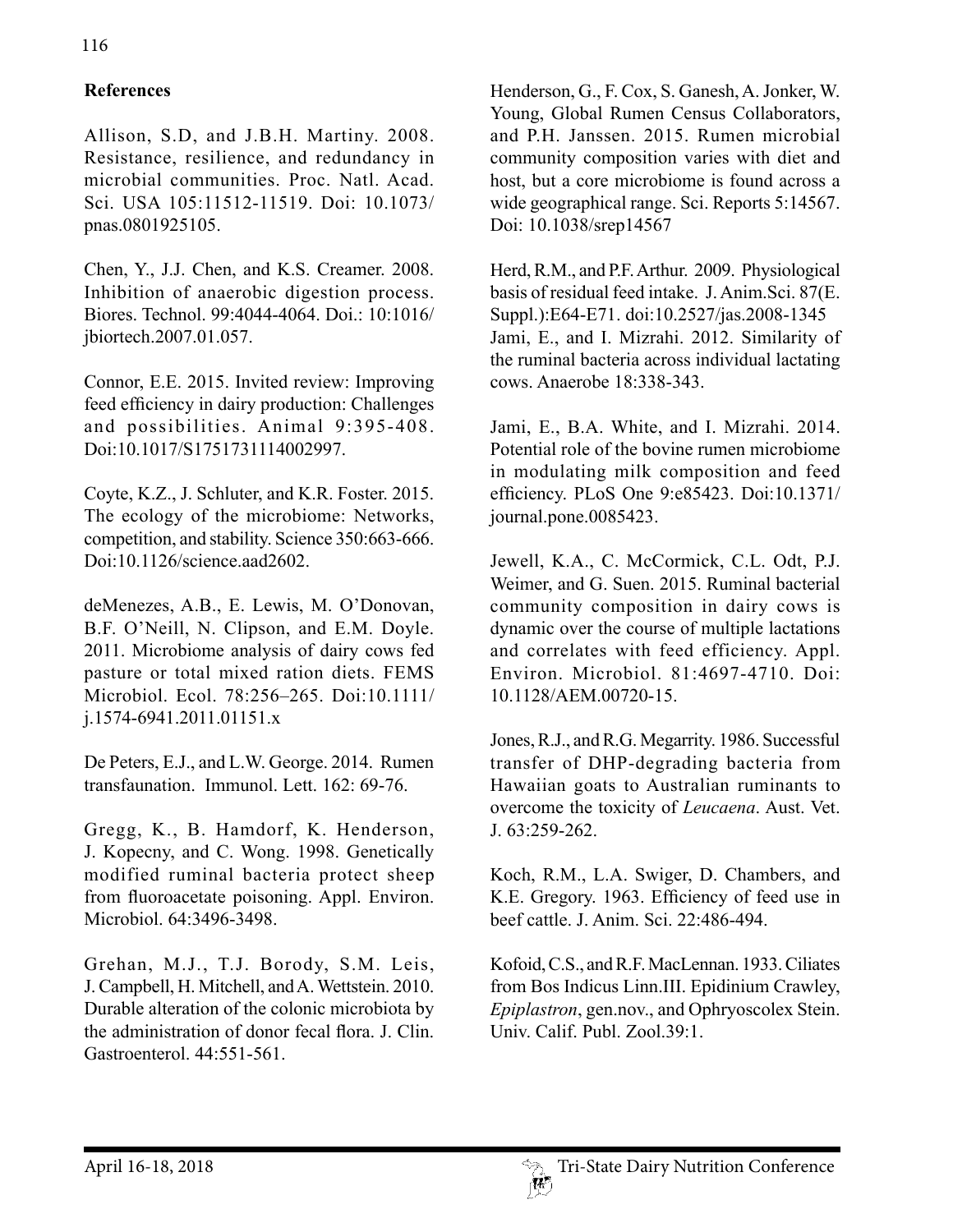Lozupone, C.A., J.I. Stombaugh, J.I. Gordon, J.K. Jansson, and R. Knight. 2012. Diversity, stability and resilience of the human gut microbiota. Nature. 489:220-230. Doi: 10.1038/ nature11550.

Lynch, S.V., and O. Pedersen. 2016. The human microbiome intestinal microbiome in health and disease. New Engl. J. Med. 375:2369-2379. Doi: 10.1056/NEJMra1600266

Machado, M.G., E. Detmann, H.C. Mantovani, S.C.Valadares Filho, C.B.P. Bento, M.I. Marcondes, and A.S. Assuncão. 2016. Evaluation of the length of adaptation period for changeover and crossover nutritional experiments with cattle fed tropical forage-based diets. Anim. Feed Sci. Technol. 222:132-148. Doi:10.1016/j. anifeedsci.2016.10.009

Mohammed, R., G.E. Brink, D.M. Stevenson, A.P. Neumann, K.A. Beauchemin, G. Suen, and P.J. Weimer. 2014. Bacterial communities in the rumen of Holstein heifers differ when fed orchardgrass as pasture versus as hay. Frontiers Microbiol 5:689. Doi: 10.3389/ fmicb.2014.00689

Rico, D.E., S.H. Preston, J.M. Risser, and K.J. Harvatine. 2015. Rapid changes in key ruminal microbial populations during the induction of and recovery from diet-induced milk fat depression in dairy cows. Br. J. Nutr. 114: 358- 367. Doi:10.1017/S0007114515001865

Rico, D.E, Y. Ying, A.R. Clarke, and K.J. Harvatine. 2014. The effect of rumen digesta inoculation on the time course of recovery from classical diet-induced milk fat depression in dairy cows. J. Dairy Sci. 97:3752-3760. Doi: 10.3168/jds.2013-7342

Shabat, S.K.B., G. Sasson, A. Doron-Faigenboim, T. Durman, S. Yaacoby, M.E. Berg Miller, B.A. White, N. Shterzer, and I. Mizrahi. 2016. Specific microbiome-dependent mechanisms underlie the energy harvest efficiency of ruminants. ISME J. Doi:10.1038/ismej.2016.62.

Tapio, I., K.J. Shingfield, N. McKain, A. Bonin, D. Fischer, A.R. Bayat, J. Vilkki, P. Taberlet, T.J. Snelling, and R.J. Wallace. 2016. Oral samples as non-invasive proxies for assessing the composition of the rumen microbial community. PLoS ONE 11(3): e0151220. Doi:10.1371/ journal.pone.0151220

Taxis, T.M., S. Wolff, N.O. Minton, C. Zhang, J. Dai, R.D. Schnabel, J.F. Taylor, M.S. Kerley, J.C. Pires, W.R. Lamberson, and G.C. Conant. 2015. The players may change but the game remains: Network analyses of ruminal microbiomes suggest taxonomic differences mask functional similarity. Nucleic Acids Res. 2015:1. doi: 10.1093/nar/gkv973

Varel, V.H., J.T. Yen, and K.K. Kreikemeier. 1995. Addition of cellulolytic clostridia to the bovine rumen and pig intestinal tract. Appl. Environ. Microbiol. 61:1116-1119.

Weimer, P.J. 1998. Manipulating ruminal fermentation: A microbial ecological perspective. J. Anim. Sci. 76:3114-3122.

Weimer, P.J. 2015. Redundancy, resiliency and host specificity of the ruminal microbiome and their implications for engineering improved ruminal fermentations. Frontiers Microbiol. 6:296. doi: 10.3389/fmicb.2015.00296

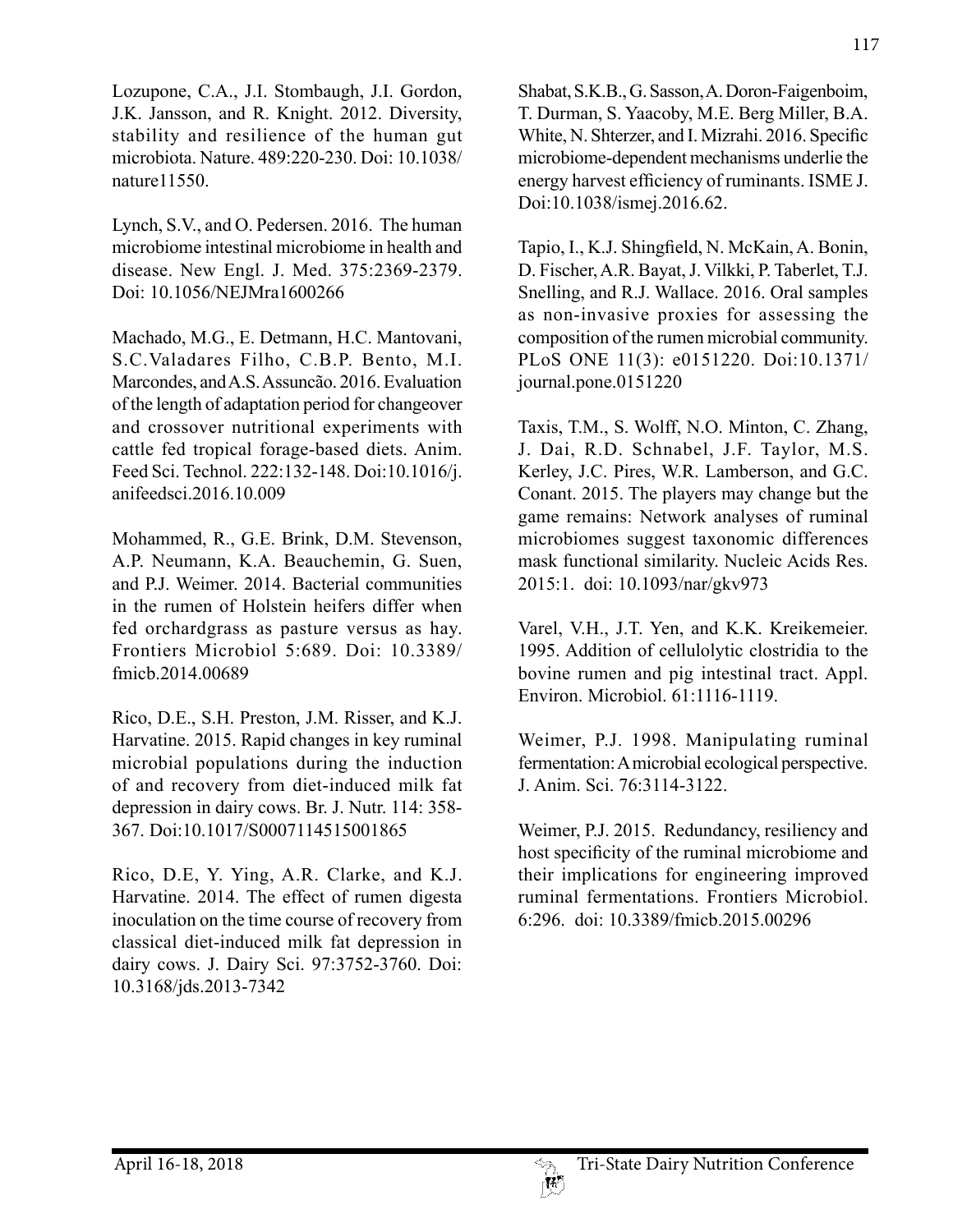Weimer, P.J., M.S. Cox, T. Vieira de Paula, M. Lin, M.B. Hall, and G. Suen. 2017. Transient changes in milk production efficiency and bacterial community composition resulting from near-total exchange of ruminal contents between high- and low-efficiency Holstein cows. J. Dairy Sci. 100:1765-1782. doi: 10.3168/ jds.2017-12746

Weimer P. J., D. M. Stevenson, H.C. Mantovani, and S.L.C. Man. 2010a. Host specificity of the ruminal bacterial community of the dairy cow following near-total exchange of ruminal contents. J. Dairy Sci. 93:5902-5912.

Weimer, P.J., D.M. Stevenson, and D.R. Mertens. 2010b.Shifts in bacterial community composition in the rumen of lactating dairy cows under milk fat-depressing conditions. J. Dairy Sci. 93:265-278. doi:10.3168/jds.2009-2206.

Welkie, D.G., D.M. Stevenson, and P. J. Weimer. 2010. ARISA analysis of ruminal bacterial community dynamics in lactating dairy cows during the feeding cycle. Anaerobe 16:94-100.

Westman, W.E. 1978. Measuring the inertia and resilience of ecosystems. Bioscience 28:705- 710.

Yáñez-Ruiz, D.R., L. Abecia, and C.J. Newbold. 2015. Manipulating rumen microbiome and fermentation through interventions during early life: A review. Front. Microbiol. 6:1133. Doi: 10 .3389/fmicb.2015.01133.

Zhou, M., M. Hünenberg, K.A. Beauchemin, T.A, McAllister, E.K. Okine, and L.L. Guan. 2012. Individuality of ruminal methanogen/ protozoa populations in beef cattle fed diets containing dried distillers' grains with solubles. Acta Agr. Scand. A - Animal Sci. 62:273-288. Doi: 10.1080/09064702.2013.788206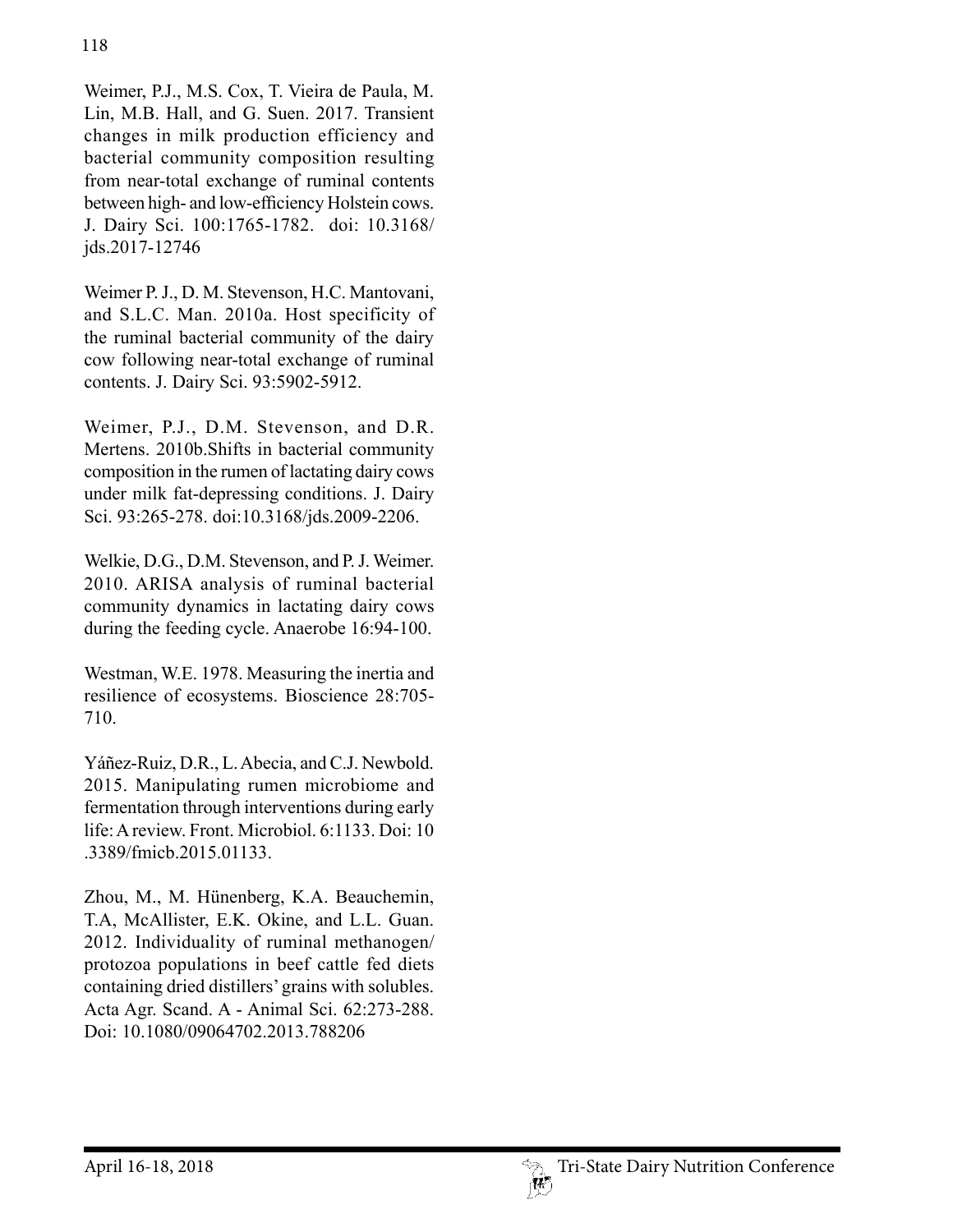| Characteristic            | Definition <sup>1</sup>                                                                                 | Likely status in the rumen                    |  |  |
|---------------------------|---------------------------------------------------------------------------------------------------------|-----------------------------------------------|--|--|
| Inertia                   | Resistance to change                                                                                    | High, based on dosing studies                 |  |  |
| Resilience                | Ability to restore its structure<br>following acute or chronic disturbance                              | High, based on exchange studies               |  |  |
| Components of resilience: |                                                                                                         |                                               |  |  |
| Elasticity                | Rapidity of restoration of a stable state<br>following disturbance                                      | Relatively high, based on<br>exchange studies |  |  |
| Amplitude                 | Zone from which the system will<br>return to a stable state                                             | Very high, based on exchange<br>studies       |  |  |
| <b>Hysteresis</b>         | Degree to which path of restoration<br>is an exact reversal of path of<br>degradation                   | Unknown                                       |  |  |
| Malleability              | Degree to which stable state<br>established after disturbance differs<br>from the original steady state | Low                                           |  |  |

**Table 1.** Characteristics that describe the stability and adaptability of the ruminal microbial community.

1 Verbatim definitions of Westman (1978).

**Table 2.** Resilience of a rumen bacterial population following dietary change. Holstein heifers grazed orchardgrass pasture showed a shift in the abundance of Butyrivibrio, and the molar proportions of acetate and butyrate, when switched to orchardgrass hay; the effects were reversed when the heifers were returned to pasture. Heifers maintained on only pasture did not show these effects. Shifts in ruminal VFA profiles were consistent with observed shifts in Butryivibrio abundance. Values are means from last 3 days of 28-day periods. Data from Mohammed et al. (2014).

| Heifer | Diet <sup>1</sup> | Relative abundance of<br>Butyrivibrio in period <sup>2</sup> |                  | Mol % Acetate in period |                   |                   | Mol % Butyrate in period |                   |                  |                   |
|--------|-------------------|--------------------------------------------------------------|------------------|-------------------------|-------------------|-------------------|--------------------------|-------------------|------------------|-------------------|
|        |                   |                                                              |                  | 3                       |                   | 2                 | 3                        |                   |                  | 3                 |
| 3274   | <b>PHP</b>        | $15.3^{\circ}$                                               | 6.9 <sup>b</sup> | 10.8 <sup>ab</sup>      | 70.2 <sup>b</sup> | $72.6^{\circ}$    | 70.4 <sup>b</sup>        | 97a               | 77 <sup>b</sup>  | 9.4 <sup>a</sup>  |
| 3292   | <b>PHP</b>        | $13.5^{\circ}$                                               | 6.1 <sup>b</sup> | $10.2^{\rm a}$          | $63.8^{b}$        | 71.7 <sup>a</sup> | 67.7 <sup>b</sup>        | $11.1^a$          | 79 <sup>b</sup>  | $10.5^{\circ}$    |
| 3295   | <b>PHP</b>        | 10.9 <sup>a</sup>                                            | $6.4^{b}$        | 11.1 <sup>a</sup>       | 66.3 <sup>b</sup> | 72.3 <sup>a</sup> | 70.8 <sup>ab</sup>       | 11.6 <sup>a</sup> | 7.7 <sub>b</sub> | 9.4 <sup>ab</sup> |
| 3298   | <b>PPP</b>        | 13.6                                                         | 14.8             | 15.7                    | 69.1              | 70.9              | 70.4                     | 10.6              | 9.6              | 9.8               |
| 3412   | <b>PPP</b>        | $19.6^{\circ}$                                               | $18.6^{\circ}$   | 13.7 <sup>b</sup>       | 69.5              | 71.0              | 70.1                     | 10.1              | 9.2              | 9.1               |

1 PHP=Heifers switched from pasture (period 1) to hay (period 2) then back to pasture (period 3). PPP=Heifers maintained on pasture throughout all 3 periods.

2 Percent of 16S rRNA gene reads from next-generation sequencing (Roche 454). Data are averaged for liquid- and solids-associated communities, which were analyzed separately.

a,bDifferent letters between periods within heifer differ  $(P < 0.05)$ .